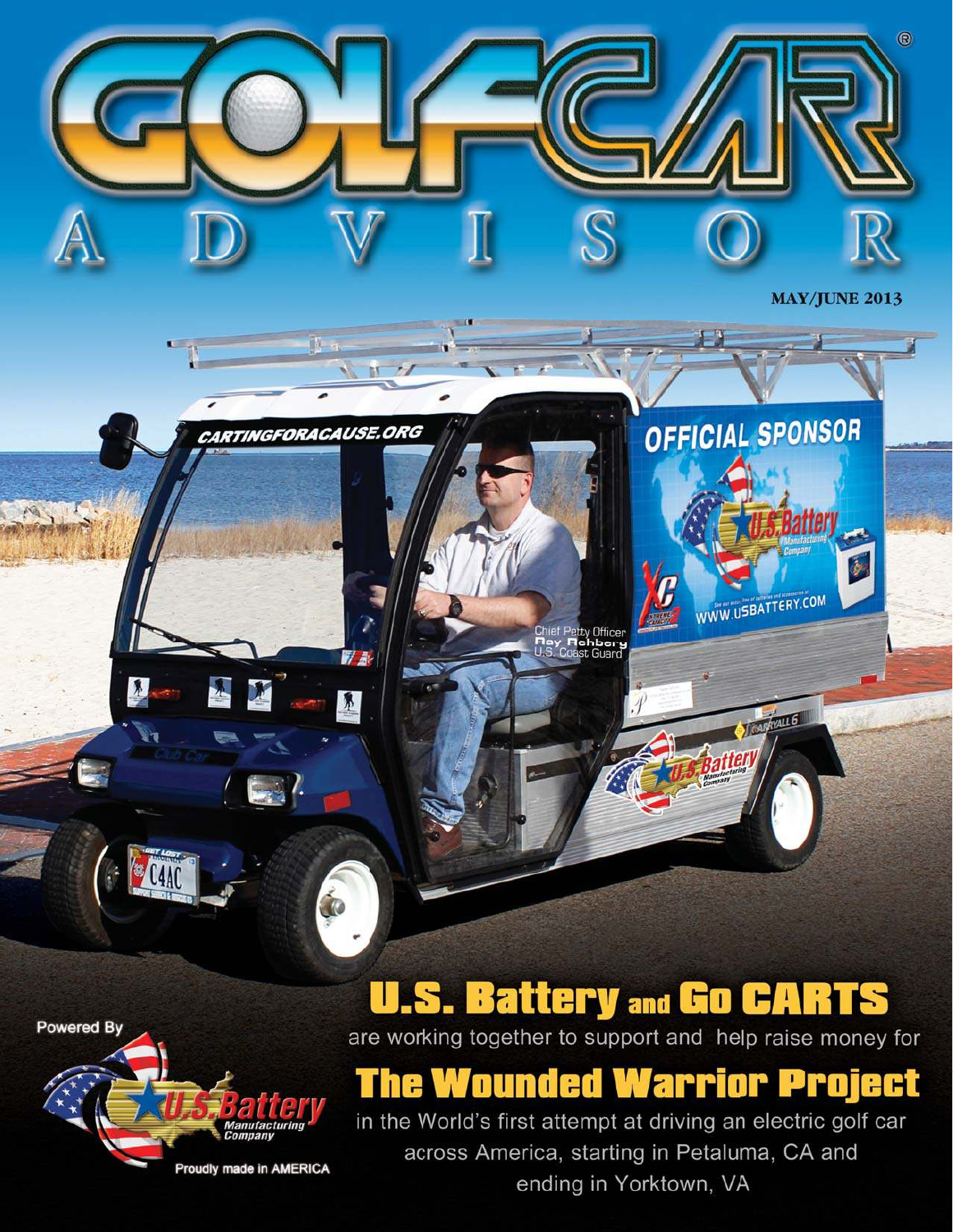# COVER STORY

#### **OFF-DUTY U.S. COAST GUARD MEMBERS TO DRIVE CROSS COUNTRY IN A GOLF CAR POWERED BY U.S. BATTERY**

US. Coast Guard men<br>
are accustomed to<br>
eling by sea and<br>
air, but in May of 2013, .S. Coast Guard members are accustomed to trav-

eling by sea and Chief Petty Officer Ray Rehberg, and other off-duty Coast Guard members will be driving a golf car powered by U.S. Battery US145 XC-2™ deep-cycle batteries 3,900 miles across the United States. The offduty guardsmen formed a non-profit organization called GO CARTS, with the intent to complete the journey in order to raise money and awareness in support of the Wounded Warriors Project.

 The trip will span across 11 states from California's Pacific Coast to The U.S. Coast Guard training center in Yorktown, Virginia. To make it, the GO CARTS plan to average 25 miles per hour and 200 miles per day, requiring reliable power from the car's 48 volt system. "Generally, golf cars are designed for short, stop and go dis-

tances," says Don Wallace, U.S. Battery Executive VP, Sales and Marketing. "But because the GO CARTS team will be traveling almost nonstop, they'll need the best deep-cycle golf car batteries they can get their hands on."

When U.S. Battery was approached about this unique



*GO CARTS Team U.S. Coast Guard Members shown with the U.S. Battery-powered Golf Car in Yorktown, VA*



*Start to Finish of the 3,900 mile trip across the United States*

fundraiser, the company stepped in and donated 40 of its US145 XC-2™ deep-cycle batteries. Because the golf car requires eight batteries, U.S. Battery will supply the team with six sets that will be constantly recharged and ready to use when needed. The idea is to have a fresh set

> of fully charged batteries for the team to use at any given time throughout the day. "The US145 XC-2 TM has the most useable run time and the ability to quickly cycle up to its rated capacity," says Wallace. "Those are key factors to achieving the distances the GO CARTS team needs to complete each day of the journey. Most of our competitor's comparable deep-cycle batteries take up to 125 cycles before they can hit their rated capacity. Our XC-2TM batteries require less than half that time."

 The team will be using a set of high-quality QuiQ<sup>TM</sup> industrial battery chargers donated by Delta-Q, that will be housed on-board the golf car, and a support vehicle, to provide the proper cycling and shortest amount of recharging time. "The primary concern is maxi-

mizing the state of charge and driving range," says Fred Wehmeyer, Senior VP Engineering at U.S. Battery. "The GO CARTS team will be charging each set of batteries once they become discharged using the Delta-Q

*(continued on page 110)* 20 GOLF CAR ADVISOR